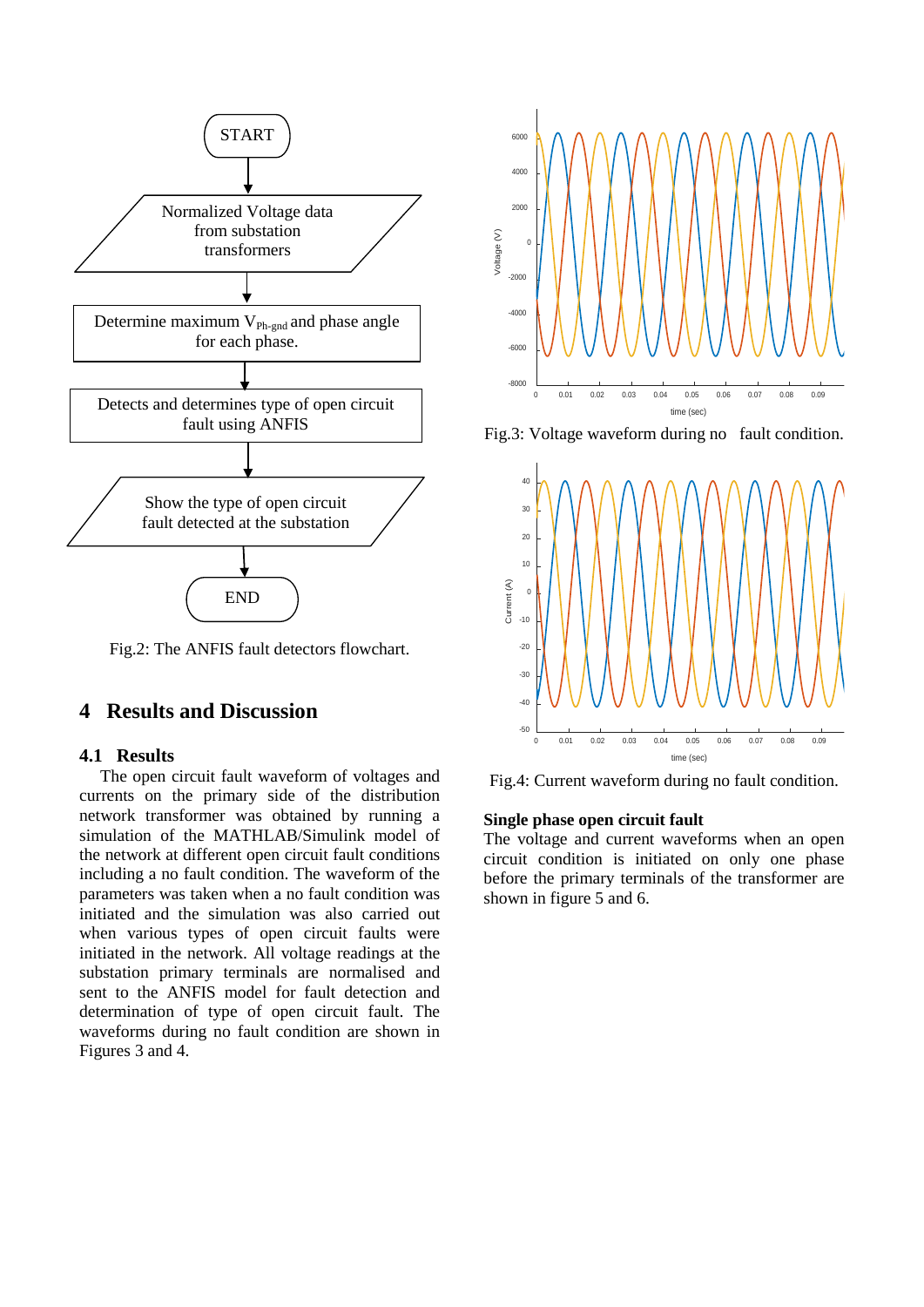

Fig.5: Voltage waveform during one phase open circuit fault.



Fig.6: Current waveform during one phase open circuit fault.

# **Double phase open circuit fault**

The waveforms showing phase to ground voltage and current of the three phases in the primary side of the distribution substation when two phase open circuit fault were initiated while running the network simulation are shown in Figures 7 and 8.



Fig.7: Voltage waveform during two phase open circuit fault.



Fig.8: Current waveform during two phase open circuit fault.

# **Three phase open circuit fault**

The waveforms showing phase to ground voltages and current of the three phases in the primary side of the distribution substation when three-phase open circuit fault condition is initiated while running the network simulation is shown in Figure 9 and Figure 10.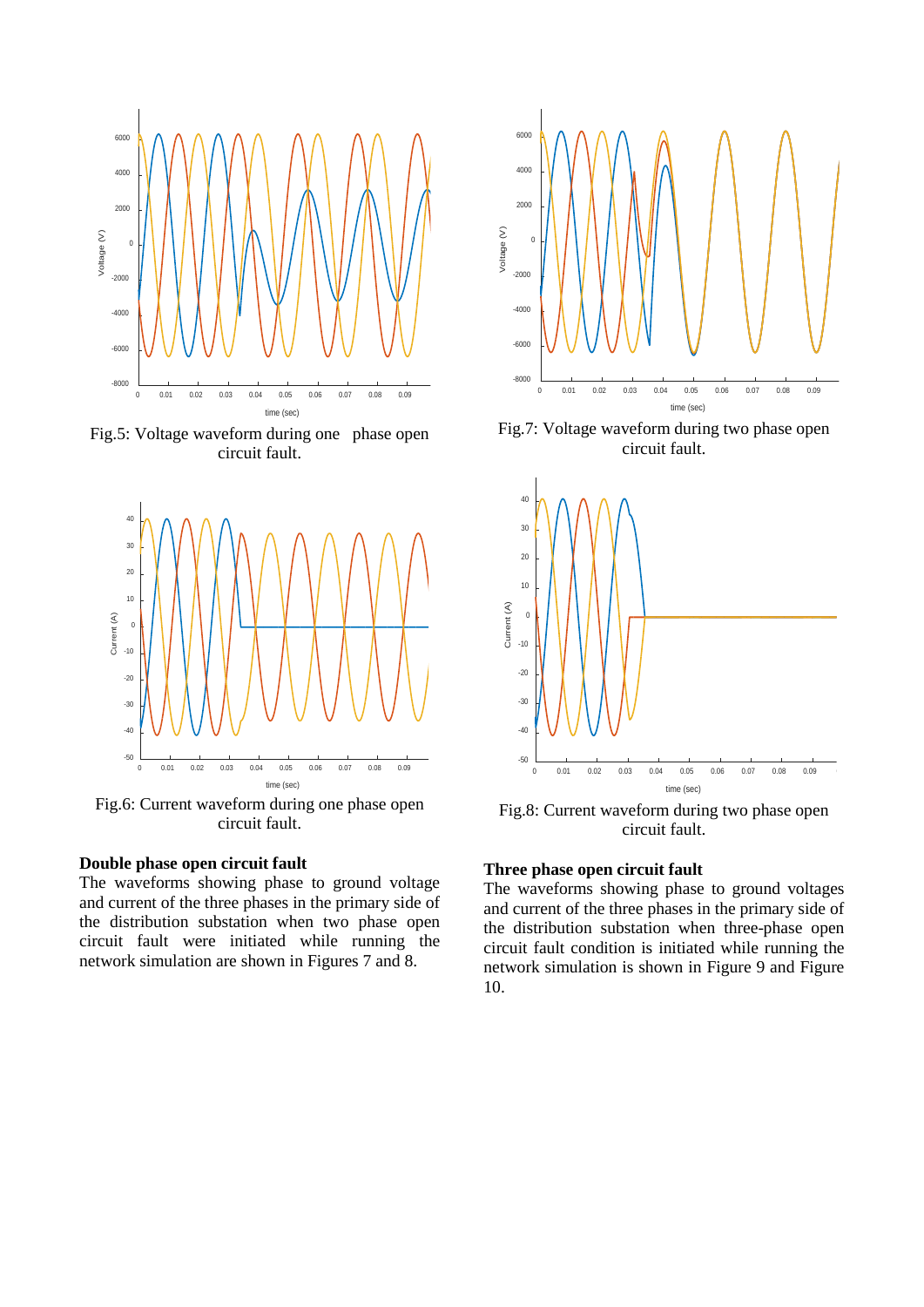

Fig.9: Voltage waveform during three phase open circuit fault.



Fig.10: Voltage waveform during three phase open circuit fault.

#### **Fault detection and fault type result.**

The output result by ANFIS showing the type of open circuit fault that occurred in the network when different types of open circuit fault are initiated in the network are shown in Figures 11, 12 and 13.



Fig.11: ANFIS output when there is an open circuit fault on phase AB on substations 10 to 15.



Fig.12: ANFIS output when there is an open circuit fault on phase A, B and C on substations 2 to 15



Fig.13: ANFIS output when multiple types of open circuit fault in different substations.

# **4.2 Discussion**

Figure 3 shows the voltage waveform of the substation primary terminals during no fault condition. The figure shows the three phase's maximum voltage and their phase angles. The maximum voltage is 6337V phase to ground voltage for the three phases and the phase angles are  $\leq 0^\circ$ ,  $\leq$ 120 $\degree$  and  $\leq$ 240 $\degree$  for Phase A, B and C respectively. The maximum voltage is 99.78% of the network voltage. The voltage drop can be attributed to voltage drop on the lines, which is within the allowable range. Figure 4 shows the current waveform on the primary terminal of the substation transformer. The current waveform during no fault condition was normal with current in all phases having 120° phase sequence between phase A, B and C.

The waveforms for a single-phase open circuit fault as shown in Figure 5 show the change of the phase to ground voltage and phase angle at 0.032 seconds. Open circuit fault on one of the phases was initiated to occur at 0.032 seconds during simulation. In Figure 5 when fault occurred on phase A; it can be noticed that after 0.032 second the maximum voltage of the phase fell to 3.308V which is 50% of the initial voltage. In addition, the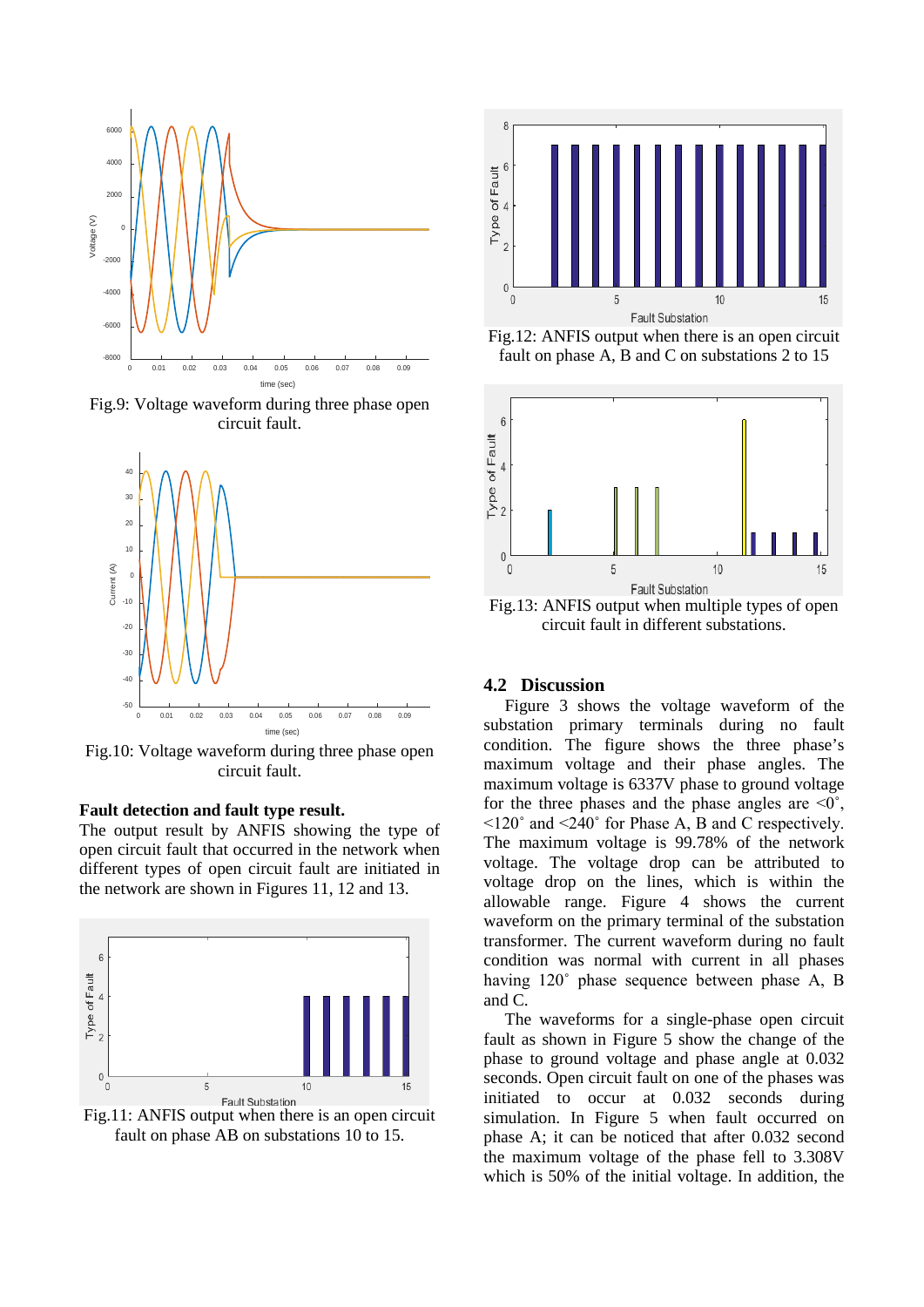waveform for phase A had 180˚ phase angle phase shift to  $\leq 180^\circ$  from the initial  $\leq 0^\circ$ . Figure 6, shows that the current flowing in the faulted phase dropped to 0. The result shown in Figure 6 supports the work done by [6] which says that the current flowing on an open phase is zero.

This voltage drop of up to 50% from the initial value and the phase angle shifting by 180˚ is used in detecting a single-phase open circuit fault. Using 50% voltage fall and 180˚ as criteria for open circuit fault gives a more accurate result than the 80% voltage drop used by [1] in their work. Adopting only the 80% voltage drop as a means of detecting open circuit fault as used by [1], cannot differentiate voltage drops caused open circuit fault and other conditions in the network like; poor joints, hot spots, undersize conductors and non-uniform conductor.

The waveform shown in Figure 7 show that when a two phase open circuit fault occurs the voltages on the affected phases will be equal to the voltage on the third phase but their phase angles will shift and assume that of the healthy phase. This goes a step further to make the detection of open circuit fault possible on double phases by making use of the phase to ground voltage value on the primary winding of the transformer as against using current readings used by [6]. Figure 8 shows that current reading on the three phases during double phase open circuit fault is zero; this makes it impossible to know the phases that are open.

The waveform shown in Figure 9 shows that when a three phase open circuit fault occurs the voltage recorded on the three phases at the primary side of the distribution transformer is 0V.While from Figure 10, when there is a three-phase open circuit fault on three phases the current flowing into the transform is 0A. The similarity of the current waveform during double phase as shown in Figure 8 and three-phase open circuit fault make it impossible to differentiate between the two types of open circuit fault. Therefore, to detect open circuit fault the values of the phase to ground voltage and the phase angles of the phases is used instead of the current values.

The result in Figure 11 shows the ANFIS output when open circuit fault is detected on Phases A and B in substations 10, 11, 12, 13, 14 and 15. The result shown in Figure is the ANFIS output when there is a total outage seen on substations 2 to 15 as a result of a three phase open circuit fault affecting them.

The result in Figure 12 shows the ANFIS output when different types of open circuit fault occur at different substations in the network. From figure 12 it can be started that the following faults occurred in the network and was detected by ANFIS;

- Single phase (phase B) open circuit fault on substation 1.
- Single phase (phase C) open circuit fault on substations 5, 6 and 7.
- Double phase (phase B and C) open circuit fault on substation 11.
- Single phase (phase A) open circuit fault on substations 12, 13, 14 and 15.

These results from ANFIS eliminate the need for the operator to manually interpret the voltage waveforms of different substations before an open circuit fault is detected and the type determined.

# **5 Conclusion**

The detection of open circuit fault in a distribution network was successfully carried out in this study. The results gotten at the study showed that when an open circuit fault occurs on only one phase, the peak voltage of the affected phase drops by about 50% and the phase angle voltage will experience a nearly 180˚ shift, a two phase open circuit fault causes the affected phases to take the peak voltage and phase angle of the healthy phase, while during a three phase fault no voltage was seen on any of the phases. While current values for double and three phase open circuit fault is the same making it impossible to utilize the current as a parameter to detect or determine type of open circuit fault. The value of the peak voltage and phase angle shift is used to detect and determine the type of open circuit fault that occurred in the network by ANFIS.

The results from ANFIS eliminate the need for an operator to manually interpret voltage waveforms of different substations before an open circuit fault is detected and the type determined. This will greatly reduce time it takes to detect open circuit fault and increase the networks reliability.

*References:* 

- [1] Siu K. L. and Kwong, S. H. Open-circuit fault detection in distribution overhead power supply network. Journal of international council on electrical engineering, 2017, Vol.7 No.1, pp. 269–275.
- [2] Amir, N. Open phase conditions in transformers analysis and protection algorithm. 66th Annual Conference for Protective Relay Engineers Georgia, 2013, 14p.
- [3] Ignatius, O. K. Suado, A. K. and Emmanuel, O. S. Analysis of copper losses due to unbalanced